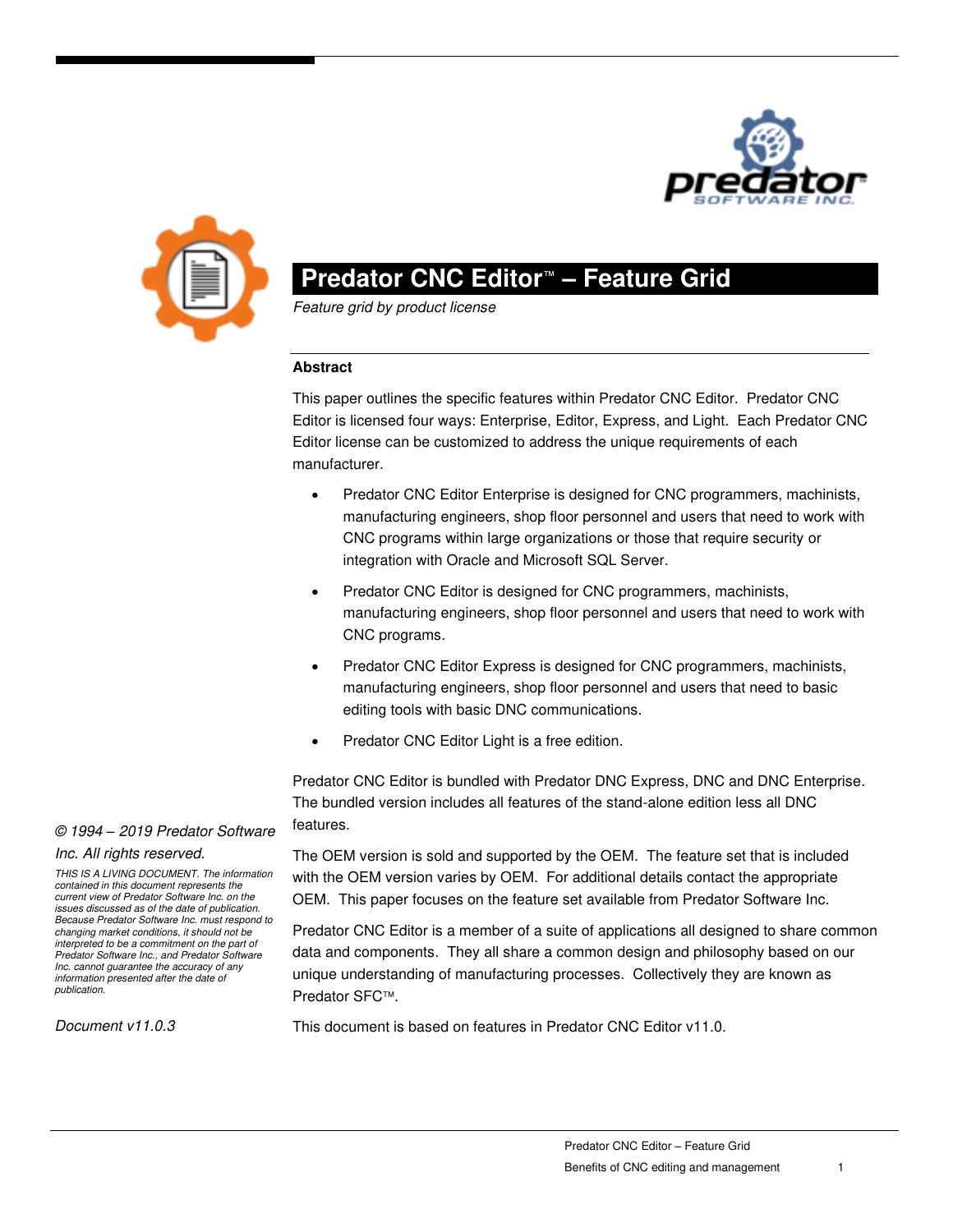|           |                                     | Enterprise | Enterprise |           |           |           |
|-----------|-------------------------------------|------------|------------|-----------|-----------|-----------|
|           | <b>Predator CNC Editor Features</b> | Admin      | Client     | Editor    | Express   | Light     |
|           | LogOn                               | $\bullet$  | $\bullet$  |           |           |           |
| Improved! | New                                 | $\bullet$  | $\bullet$  | $\bullet$ | $\bullet$ | $\bullet$ |
| Improved! | Open                                | $\bullet$  | $\bullet$  | $\bullet$ | $\bullet$ | $\bullet$ |
|           | Close                               | $\bullet$  | $\bullet$  | $\bullet$ | $\bullet$ | $\bullet$ |
|           | Close All                           | $\bullet$  | $\bullet$  | $\bullet$ | $\bullet$ | $\bullet$ |
|           | Save                                | $\bullet$  | $\bullet$  | $\bullet$ | $\bullet$ | $\bullet$ |
| Improved! | Save As                             | $\bullet$  | $\bullet$  | $\bullet$ | $\bullet$ | $\bullet$ |
|           | Save All                            | $\bullet$  |            |           | $\bullet$ | $\bullet$ |
| Improved! | Backplot                            | $\bullet$  | $\bullet$  | $\bullet$ |           |           |
| Improved! | Compare                             | $\bullet$  | $\bullet$  | $\bullet$ |           |           |
|           | Find File                           | $\bullet$  | $\bullet$  | $\bullet$ |           |           |
|           | Summary Info                        | $\bullet$  | $\bullet$  | $\bullet$ |           |           |
|           | New Cutter Type                     | $\bullet$  | $\bullet$  |           |           |           |
|           | New Cutter Number                   | $\bullet$  | $\bullet$  |           |           |           |
|           | New Insert Type                     | $\bullet$  | $\bullet$  |           |           |           |
|           | New Insert Number                   | $\bullet$  | $\bullet$  |           |           |           |
|           | New Customer                        | $\bullet$  | $\bullet$  |           |           |           |
|           | New Job                             | $\bullet$  | $\bullet$  |           |           |           |
|           | New Shift                           | $\bullet$  | $\bullet$  |           |           |           |
|           | New Shift Interval                  | $\bullet$  | $\bullet$  |           |           |           |
|           | New Department                      | $\bullet$  | $\bullet$  |           |           |           |
|           | New Location                        | $\bullet$  | $\bullet$  |           |           |           |
|           | New Part Type                       | $\bullet$  | $\bullet$  |           |           |           |
|           | New Part                            | $\bullet$  | $\bullet$  |           |           |           |
|           | <b>New Cutter Material Type</b>     | $\bullet$  | $\bullet$  |           |           |           |
|           | New Insert Material Type            | $\bullet$  | $\bullet$  |           |           |           |
| Improved! | <b>New Template</b>                 | $\bullet$  | $\bullet$  | $\bullet$ | $\bullet$ | $\bullet$ |
|           | New Custom Menu                     | $\bullet$  | $\bullet$  | $\bullet$ | $\bullet$ |           |
|           | Print                               | $\bullet$  | $\bullet$  | $\bullet$ | $\bullet$ | $\bullet$ |
|           | <b>Printer Setup</b>                | $\bullet$  | $\bullet$  | $\bullet$ | $\bullet$ | $\bullet$ |
| Improved! | Recent File List                    | $\bullet$  | $\bullet$  | $\bullet$ | $\bullet$ | $\bullet$ |
|           | LogOff                              |            |            |           |           |           |
|           | Exit                                | $\bullet$  | $\bullet$  | $\bullet$ | $\bullet$ | $\bullet$ |
|           | Undo                                | $\bullet$  | $\bullet$  | $\bullet$ | $\bullet$ | $\bullet$ |
|           | Redo                                | $\bullet$  | $\bullet$  | $\bullet$ | $\bullet$ | $\bullet$ |
|           | Cut                                 | $\bullet$  | $\bullet$  | $\bullet$ | $\bullet$ | $\bullet$ |
|           | Copy                                | $\bullet$  | $\bullet$  | $\bullet$ | $\bullet$ | $\bullet$ |
|           | Paste                               | $\bullet$  | $\bullet$  | $\bullet$ | $\bullet$ | $\bullet$ |
|           | Delete                              | $\bullet$  | $\bullet$  | $\bullet$ | $\bullet$ | $\bullet$ |
|           | Go to Previous Tool Change          | $\bullet$  | $\bullet$  | $\bullet$ |           |           |
|           | Select Tool                         | $\bullet$  | $\bullet$  | $\bullet$ |           |           |
|           | Go to Next Tool Change              | $\bullet$  | $\bullet$  | $\bullet$ |           |           |
|           | Select Program                      | $\bullet$  | $\bullet$  | $\bullet$ |           |           |
|           | Select All                          | $\bullet$  | $\bullet$  | $\bullet$ | $\bullet$ | $\bullet$ |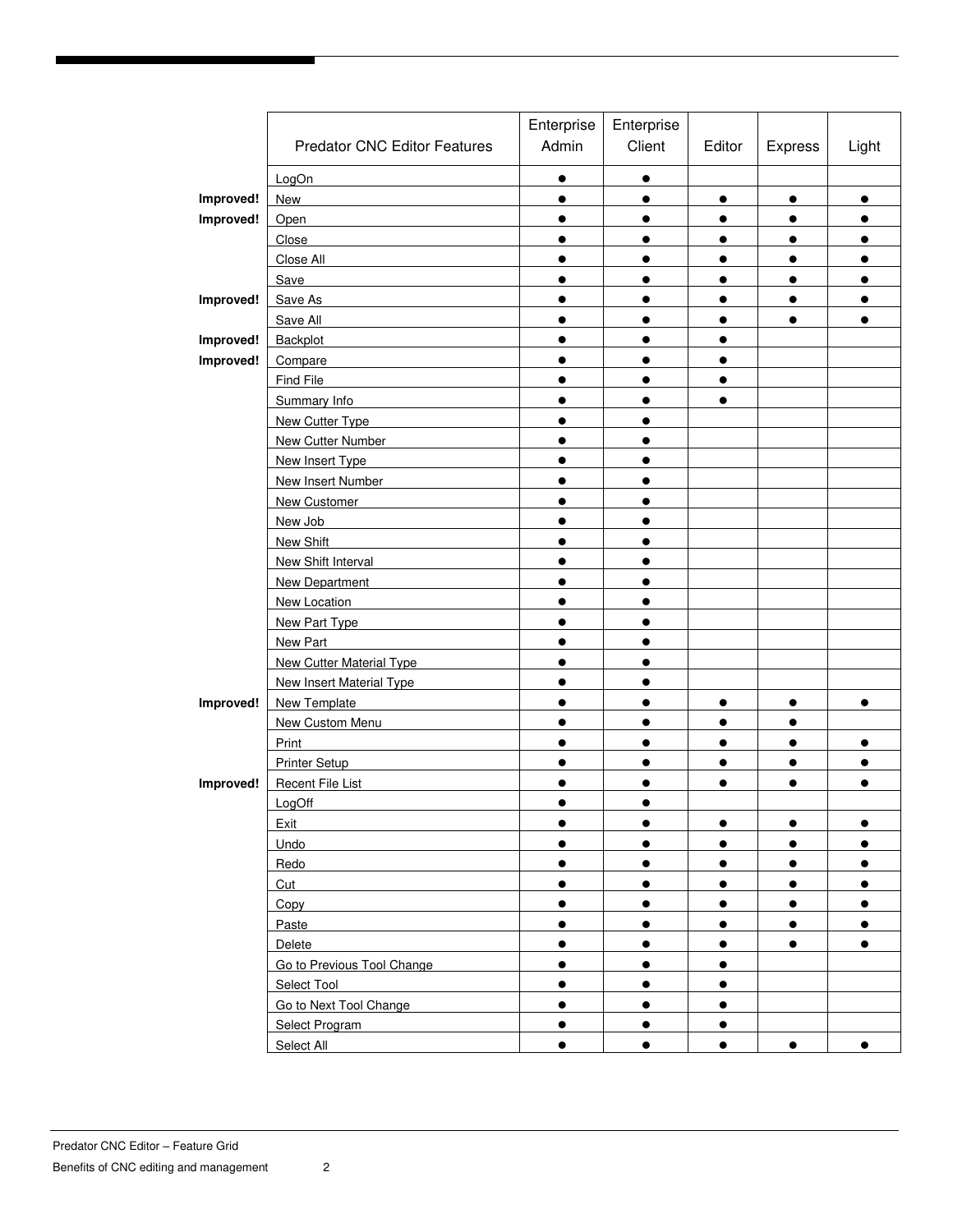|           |                                         | Enterprise | Enterprise |           |           |           |
|-----------|-----------------------------------------|------------|------------|-----------|-----------|-----------|
|           | <b>Predator CNC Editor Features</b>     | Admin      | Client     | Editor    | Express   | Light     |
|           | Find                                    | $\bullet$  | $\bullet$  | $\bullet$ | $\bullet$ | $\bullet$ |
|           | Find Next                               | $\bullet$  | $\bullet$  | $\bullet$ | $\bullet$ | $\bullet$ |
|           | Replace                                 | $\bullet$  | $\bullet$  | $\bullet$ | $\bullet$ | $\bullet$ |
|           | Goto                                    | $\bullet$  | $\bullet$  | $\bullet$ |           |           |
|           | <b>Edit Cutter Type</b>                 | $\bullet$  | $\bullet$  |           |           |           |
|           | Edit Cutter Number                      | $\bullet$  | $\bullet$  |           |           |           |
|           | Edit Insert Type                        | $\bullet$  | $\bullet$  |           |           |           |
|           | Edit Insert Number                      | $\bullet$  | $\bullet$  |           |           |           |
|           | Edit Customer                           | $\bullet$  | $\bullet$  |           |           |           |
|           | Edit Job                                | $\bullet$  | $\bullet$  |           |           |           |
|           | Edit Shift                              | $\bullet$  | $\bullet$  |           |           |           |
|           | Edit Shift Interval                     | $\bullet$  | $\bullet$  |           |           |           |
|           | <b>Edit Department</b>                  | $\bullet$  | $\bullet$  |           |           |           |
|           | <b>Edit Location</b>                    | $\bullet$  | $\bullet$  |           |           |           |
|           | Edit Part Type                          | $\bullet$  | $\bullet$  |           |           |           |
|           | Edit Part                               | $\bullet$  | $\bullet$  |           |           |           |
|           | <b>Edit Cutter Material Type</b>        | $\bullet$  | $\bullet$  |           |           |           |
|           | <b>Edit Insert Material Type</b>        | $\bullet$  | $\bullet$  |           |           |           |
| Improved! | <b>Edit Template</b>                    | $\bullet$  | $\bullet$  | $\bullet$ | $\bullet$ | $\bullet$ |
| Improved! | <b>Copy Template</b>                    | $\bullet$  | $\bullet$  | $\bullet$ | $\bullet$ | $\bullet$ |
|           | Edit Custom Menu                        | $\bullet$  | $\bullet$  | $\bullet$ | $\bullet$ |           |
|           | Toggle Bookmark                         | $\bullet$  | $\bullet$  | $\bullet$ | $\bullet$ |           |
|           | Next Bookmark                           | $\bullet$  | $\bullet$  | $\bullet$ | $\bullet$ |           |
|           | <b>Previous Bookmark</b>                | $\bullet$  | $\bullet$  | $\bullet$ | $\bullet$ |           |
|           | Clear All Bookmarks                     | $\bullet$  | $\bullet$  | $\bullet$ | $\bullet$ |           |
|           | Select to Next Bookmark                 | $\bullet$  | $\bullet$  | $\bullet$ | $\bullet$ |           |
|           | Select to Previous Bookmark             | $\bullet$  | $\bullet$  | $\bullet$ | $\bullet$ |           |
|           | <b>Change Password</b>                  | $\bullet$  | $\bullet$  |           |           |           |
|           | Insert ASCII Code                       | $\bullet$  | $\bullet$  | $\bullet$ |           |           |
|           | Insert Blockskip                        | $\bullet$  | $\bullet$  | $\bullet$ |           |           |
|           | Insert Bolt Hole Circle                 | $\bullet$  |            | $\bullet$ |           |           |
|           | <b>Insert Comment</b>                   |            |            |           |           |           |
|           | <b>Insert Date</b>                      | $\bullet$  | $\bullet$  | $\bullet$ | $\bullet$ | $\bullet$ |
|           | Insert Drill Position                   | $\bullet$  | $\bullet$  | $\bullet$ |           |           |
|           | Insert End of Block                     | $\bullet$  | $\bullet$  | $\bullet$ |           |           |
|           | Insert Expression                       | $\bullet$  | $\bullet$  | $\bullet$ |           |           |
|           | Insert Feed/Speed                       | $\bullet$  | $\bullet$  | $\bullet$ |           |           |
|           | Insert File                             | $\bullet$  | $\bullet$  | $\bullet$ | $\bullet$ | $\bullet$ |
|           | <b>Insert Sequence Number</b>           | $\bullet$  | $\bullet$  | $\bullet$ | $\bullet$ | $\bullet$ |
| New!      | <b>Insert Automatic Sequence Number</b> | $\bullet$  | $\bullet$  | $\bullet$ | $\bullet$ | $\bullet$ |
|           | Insert Time                             | $\bullet$  | $\bullet$  | $\bullet$ | $\bullet$ | $\bullet$ |
|           | Insert Triangle                         | $\bullet$  | $\bullet$  | $\bullet$ |           |           |
|           | Delete Blank Lines                      | $\bullet$  | $\bullet$  | $\bullet$ | $\bullet$ | $\bullet$ |
|           | Delete Block Skips                      | $\bullet$  | $\bullet$  | $\bullet$ |           |           |
|           | Delete Comments                         | $\bullet$  | $\bullet$  | $\bullet$ |           |           |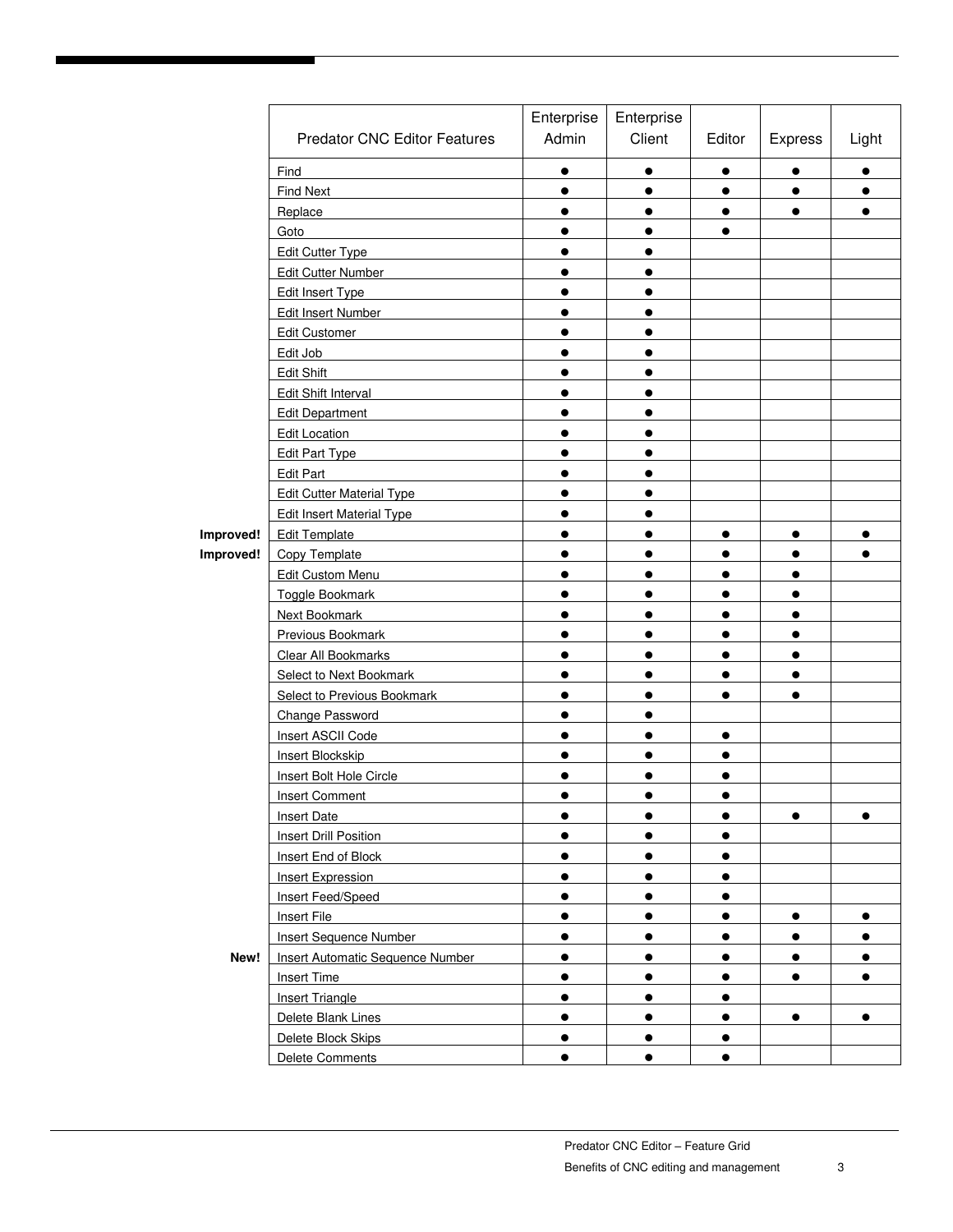| Enterprise<br>Enterprise<br>Admin<br>Client<br><b>Predator CNC Editor Features</b><br>Editor<br>Delete End of Blocks<br>$\bullet$<br>$\bullet$<br>$\bullet$ | Express<br>$\bullet$<br>$\bullet$ | Light<br>$\bullet$ |
|-------------------------------------------------------------------------------------------------------------------------------------------------------------|-----------------------------------|--------------------|
|                                                                                                                                                             |                                   |                    |
|                                                                                                                                                             |                                   |                    |
|                                                                                                                                                             |                                   |                    |
| Delete Sequence Numbers<br>$\bullet$<br>$\bullet$<br>$\bullet$                                                                                              |                                   |                    |
| Delete Line<br>$\bullet$<br>$\bullet$<br>$\bullet$                                                                                                          |                                   | $\bullet$          |
| Delete Truncate Line<br>$\bullet$<br>$\bullet$<br>$\bullet$                                                                                                 | $\bullet$                         | $\bullet$          |
| <b>Add Block Skips</b><br>$\bullet$<br>$\bullet$                                                                                                            |                                   |                    |
| Remove Block Skips<br>$\bullet$<br>$\bullet$<br>$\bullet$                                                                                                   |                                   |                    |
| <b>Add Comments</b><br>$\bullet$<br>$\bullet$<br>$\bullet$                                                                                                  |                                   |                    |
| <b>Remove Comments</b><br>$\bullet$<br>$\bullet$<br>$\bullet$                                                                                               |                                   |                    |
| Add End of Blocks<br>$\bullet$<br>$\bullet$<br>$\bullet$                                                                                                    |                                   |                    |
| Remove End of Blocks<br>$\bullet$<br>$\bullet$<br>$\bullet$                                                                                                 |                                   |                    |
| <b>Add Sequence Numbers</b><br>$\bullet$<br>●<br>$\bullet$                                                                                                  | $\bullet$                         | $\bullet$          |
| Resequence<br>$\bullet$<br>●                                                                                                                                | $\bullet$                         |                    |
| <b>Add Spaces</b><br>$\bullet$<br>$\bullet$<br>$\bullet$                                                                                                    |                                   |                    |
| Remove Spaces<br>$\bullet$<br>$\bullet$<br>$\bullet$                                                                                                        |                                   |                    |
| Change Feed Rates<br>$\bullet$<br>$\bullet$<br>$\bullet$                                                                                                    |                                   |                    |
| <b>Change Spindle Speeds</b><br>$\bullet$<br>$\bullet$<br>$\bullet$                                                                                         |                                   |                    |
| <b>Math Operations</b><br>$\bullet$<br>$\bullet$<br>$\bullet$                                                                                               |                                   |                    |
| Go To Start of Files<br>$\bullet$<br>$\bullet$<br>$\bullet$                                                                                                 |                                   |                    |
| Scroll Up<br>$\bullet$<br>$\bullet$<br>$\bullet$                                                                                                            |                                   |                    |
| Scroll Down<br>$\bullet$<br>$\bullet$<br>$\bullet$                                                                                                          |                                   |                    |
| Go To End of Files<br>$\bullet$<br>$\bullet$<br>$\bullet$                                                                                                   |                                   |                    |
| <b>Find Next Difference</b><br>$\bullet$<br>$\bullet$<br>$\bullet$                                                                                          |                                   |                    |
| Fix Difference<br>$\bullet$<br>$\bullet$<br>●                                                                                                               |                                   |                    |
| Fix All Differences<br>$\bullet$<br>$\bullet$                                                                                                               |                                   |                    |
| <b>Compare Summary Report</b><br>$\bullet$<br>$\bullet$<br>$\bullet$                                                                                        |                                   |                    |
| Ignore Comments<br>$\bullet$<br>$\bullet$<br>$\bullet$                                                                                                      |                                   |                    |
| Ignore Blockskips<br>$\bullet$<br>$\bullet$<br>$\bullet$                                                                                                    |                                   |                    |
| Ignore Whitspaces<br>$\bullet$<br>$\bullet$<br>$\bullet$                                                                                                    |                                   |                    |
| Ignore Leader and Trailer<br>$\bullet$<br>$\bullet$<br>$\bullet$                                                                                            |                                   |                    |
| Ignore Sequence Numbers<br>$\bullet$<br>$\bullet$<br>$\bullet$                                                                                              |                                   |                    |
| Ignore Feed Rates                                                                                                                                           |                                   |                    |
| <b>Ignore Spindle Speeds</b>                                                                                                                                |                                   |                    |
| Ignore Tool Numbers<br>$\bullet$<br>$\bullet$<br>$\bullet$                                                                                                  |                                   |                    |
| Ignore Blank Lines<br>$\bullet$<br>$\bullet$<br>$\bullet$                                                                                                   |                                   |                    |
| Rewind Backplot<br>$\bullet$<br>$\bullet$<br>$\bullet$                                                                                                      |                                   |                    |
| Improved!<br>Wireframe style Backplot<br>$\bullet$<br>$\bullet$<br>$\bullet$                                                                                |                                   |                    |
| New!<br>Animation style Backplot<br>$\bullet$<br>$\bullet$<br>$\bullet$                                                                                     |                                   |                    |
| New!<br>Animation + Wireframe style Backplot<br>$\bullet$<br>$\bullet$<br>$\bullet$                                                                         |                                   |                    |
| Single Step Backplot<br>$\bullet$<br>$\bullet$<br>$\bullet$                                                                                                 |                                   |                    |
| <b>Fast Forward Backplot</b><br>$\bullet$<br>$\bullet$<br>$\bullet$                                                                                         |                                   |                    |
| Pause Backplot<br>$\bullet$<br>$\bullet$<br>$\bullet$                                                                                                       |                                   |                    |
| Zoom Window<br>$\bullet$<br>$\bullet$<br>$\bullet$                                                                                                          |                                   |                    |
| Zoom In<br>$\bullet$<br>$\bullet$<br>$\bullet$                                                                                                              |                                   |                    |
| Zoom Out<br>$\bullet$<br>$\bullet$<br>$\bullet$                                                                                                             |                                   |                    |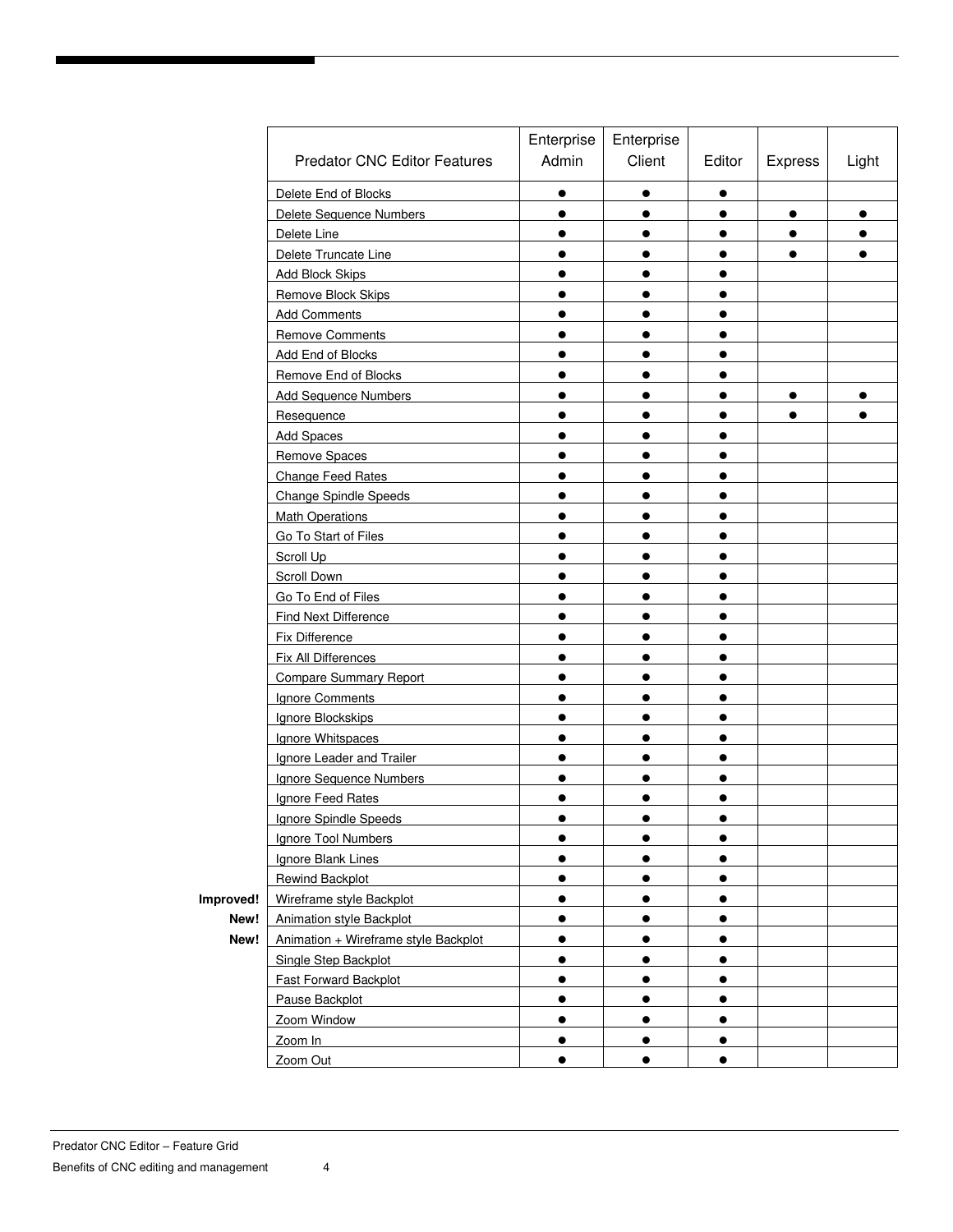|      | <b>Predator CNC Editor Features</b>    | Enterprise<br>Admin | Enterprise<br>Client | Editor    | Express   | Light     |
|------|----------------------------------------|---------------------|----------------------|-----------|-----------|-----------|
|      | Zoom Previous                          | $\bullet$           |                      | $\bullet$ |           |           |
|      | Zoom Fit                               | $\bullet$           | $\bullet$            | $\bullet$ |           |           |
|      | Pan                                    | $\bullet$           | $\bullet$            | $\bullet$ |           |           |
|      | Isometric 1 View                       | $\bullet$           | $\bullet$            | $\bullet$ |           |           |
|      | Isometric 2 View                       | $\bullet$           | $\bullet$            | $\bullet$ |           |           |
|      | <b>Isometric 3 View</b>                | $\bullet$           | $\bullet$            | $\bullet$ |           |           |
|      | Isometric 4 View                       | $\bullet$           | $\bullet$            | $\bullet$ |           |           |
|      | <b>Top View</b>                        | $\bullet$           | $\bullet$            | $\bullet$ |           |           |
|      | <b>Bottom View</b>                     | $\bullet$           | $\bullet$            | $\bullet$ |           |           |
|      | Left View                              | $\bullet$           | $\bullet$            | $\bullet$ |           |           |
|      | <b>Right View</b>                      | $\bullet$           |                      | $\bullet$ |           |           |
|      | <b>Front View</b>                      | $\bullet$           | $\bullet$            | $\bullet$ |           |           |
|      | <b>Back View</b>                       | $\bullet$           | $\bullet$            | $\bullet$ |           |           |
|      | G and M Code Backplotting Support      | $\bullet$           | $\bullet$            | $\bullet$ |           |           |
|      | <b>DNC Restart</b>                     | $\bullet$           | $\bullet$            | $\bullet$ |           |           |
|      | Print Bar Code Labels                  | $\bullet$           | $\bullet$            |           |           |           |
|      | Send to CNC                            | $\bullet$           | $\bullet$            | $\bullet$ | $\bullet$ |           |
|      | Receive from CNC                       | $\bullet$           | $\bullet$            | $\bullet$ | $\bullet$ |           |
|      | Terminal                               | $\bullet$           | $\bullet$            | $\bullet$ | $\bullet$ |           |
|      | <b>DNC Properties</b>                  | $\bullet$           | $\bullet$            | $\bullet$ | $\bullet$ |           |
|      | Maximum # of COM Ports for DNC         | 34                  | 34                   | 34        | 8         |           |
|      | <b>Format Colors</b>                   | $\bullet$           | $\bullet$            | $\bullet$ | $\bullet$ |           |
|      | Format Font                            | $\bullet$           | $\bullet$            | $\bullet$ | $\bullet$ | $\bullet$ |
|      | Format Always Print in Black and White | $\bullet$           | $\bullet$            | $\bullet$ | $\bullet$ | $\bullet$ |
|      | Format Translate Commas to Periods     | $\bullet$           | $\bullet$            | $\bullet$ | $\bullet$ | $\bullet$ |
| New! | Format to All Caps                     | $\bullet$           | $\bullet$            | $\bullet$ |           | $\bullet$ |
|      | View Cutter Type                       | $\bullet$           | $\bullet$            |           |           |           |
|      | <b>View Cutter Number</b>              | $\bullet$           | $\bullet$            |           |           |           |
|      | View Insert Type                       | $\bullet$           | $\bullet$            |           |           |           |
|      | <b>View Insert Number</b>              | $\bullet$           | $\bullet$            |           |           |           |
|      | <b>View Customer</b>                   | $\bullet$           |                      |           |           |           |
|      | View Job                               |                     |                      |           |           |           |
|      | <b>View Shift</b>                      | $\bullet$           | $\bullet$            |           |           |           |
|      | View Shift Interval                    | $\bullet$           | $\bullet$            |           |           |           |
|      | View Department                        | $\bullet$           | $\bullet$            |           |           |           |
|      | View Location                          | $\bullet$           | $\bullet$            |           |           |           |
|      | <b>View Part Type</b>                  | $\bullet$           | $\bullet$            |           |           |           |
|      | View Part                              | $\bullet$           | $\bullet$            |           |           |           |
|      | <b>View Cutter Type</b>                | $\bullet$           | $\bullet$            |           |           |           |
|      | View Insert Type                       | $\bullet$           | $\bullet$            |           |           |           |
|      | <b>Cutter Type Report</b>              | $\bullet$           | $\bullet$            |           |           |           |
|      | <b>Cutter Number Report</b>            | $\bullet$           | $\bullet$            |           |           |           |
|      | Insert Type Report                     | $\bullet$           | $\bullet$            |           |           |           |
|      | Insert Number Report                   |                     | $\bullet$            |           |           |           |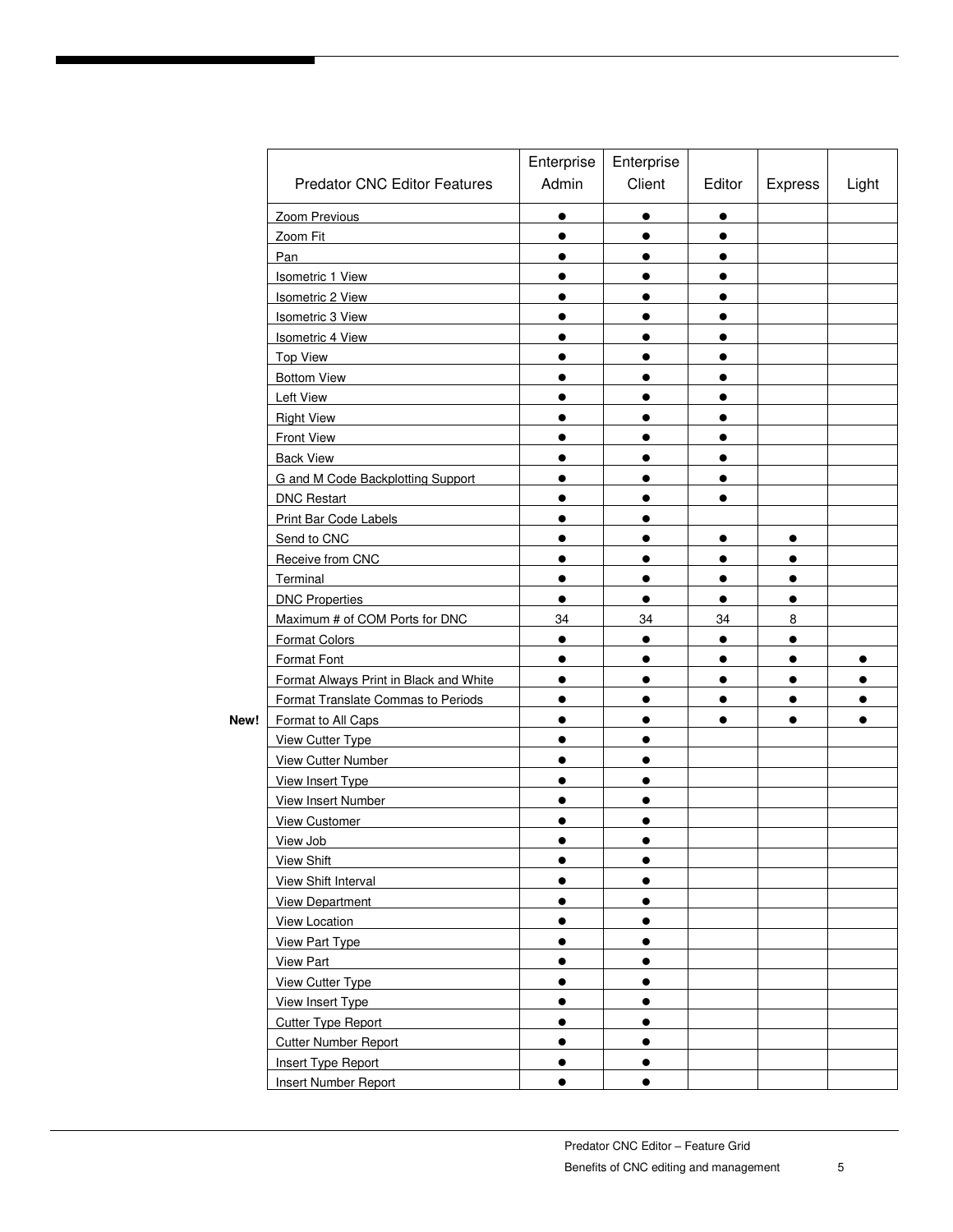|           |                                            | Enterprise | Enterprise |        |                |       |
|-----------|--------------------------------------------|------------|------------|--------|----------------|-------|
|           | <b>Predator CNC Editor Features</b>        | Admin      | Client     | Editor | <b>Express</b> | Light |
|           | <b>Customer Report</b>                     | $\bullet$  | $\bullet$  |        |                |       |
|           | Job Report                                 | $\bullet$  | $\bullet$  |        |                |       |
|           | Shift Report                               | $\bullet$  | $\bullet$  |        |                |       |
|           | Shift Interval Report                      | $\bullet$  | $\bullet$  |        |                |       |
|           | Department Report                          | $\bullet$  | $\bullet$  |        |                |       |
|           | <b>Location Report</b>                     | $\bullet$  | $\bullet$  |        |                |       |
|           | Part Type Report                           | $\bullet$  | $\bullet$  |        |                |       |
|           | Part Report                                | $\bullet$  | $\bullet$  |        |                |       |
|           | <b>Cutter Material Type Report</b>         | $\bullet$  | $\bullet$  |        |                |       |
|           | <b>Insert Material Type Report</b>         | $\bullet$  | $\bullet$  |        |                |       |
| Improved! | User Report                                |            | $\bullet$  |        |                |       |
|           | User Group Report                          |            | $\bullet$  |        |                |       |
|           | <b>Cutter Type History Report</b>          | $\bullet$  | $\bullet$  |        |                |       |
|           | <b>Cutter Number History Report</b>        | $\bullet$  | $\bullet$  |        |                |       |
|           | <b>Insert Type History Report</b>          | $\bullet$  | $\bullet$  |        |                |       |
|           | <b>Insert Number History Report</b>        | $\bullet$  | $\bullet$  |        |                |       |
|           | <b>Customer History Report</b>             | $\bullet$  | $\bullet$  |        |                |       |
|           | Job History Report                         | $\bullet$  |            |        |                |       |
|           | Shift History Report                       |            |            |        |                |       |
|           | Shift Interval History Report              | $\bullet$  | $\bullet$  |        |                |       |
|           | Department History Report                  | $\bullet$  | $\bullet$  |        |                |       |
|           | Location History Report                    | $\bullet$  | $\bullet$  |        |                |       |
|           | Part Type History Report                   | $\bullet$  | $\bullet$  |        |                |       |
|           | Part History Report                        | $\bullet$  | $\bullet$  |        |                |       |
|           | <b>Cutter Material Type History Report</b> | $\bullet$  | $\bullet$  |        |                |       |
|           | <b>Insert Material Type History Report</b> | $\bullet$  | $\bullet$  |        |                |       |
|           | <b>User History Report</b>                 | $\bullet$  |            |        |                |       |
|           | User Group History Report                  | $\bullet$  |            |        |                |       |
|           | User Groups Per User Report                | $\bullet$  |            |        |                |       |
|           | <b>History By User Report</b>              | $\bullet$  |            |        |                |       |
|           | <b>History By Application Report</b>       |            |            |        |                |       |
|           | Permissions Report                         |            |            |        |                |       |
|           | Failed Logons Report                       | $\bullet$  |            |        |                |       |
|           | Purged Items Report                        | $\bullet$  |            |        |                |       |
|           | <b>MDC Edited Report</b>                   | $\bullet$  |            |        |                |       |
|           | <b>Tracker Edited Report</b>               | $\bullet$  |            |        |                |       |
|           | <b>Travelers Edited Report</b>             | $\bullet$  |            |        |                |       |
|           | New User                                   | $\bullet$  |            |        |                |       |
|           | New User Group                             | $\bullet$  |            |        |                |       |
|           | Edit User                                  | $\bullet$  |            |        |                |       |
|           | Edit User Group                            | $\bullet$  |            |        |                |       |
|           | Assign Users to User Group                 | $\bullet$  |            |        |                |       |
|           | <b>Assign Permissions</b>                  | $\bullet$  |            |        |                |       |
|           | <b>Administrator Properties</b>            | $\bullet$  |            |        |                |       |